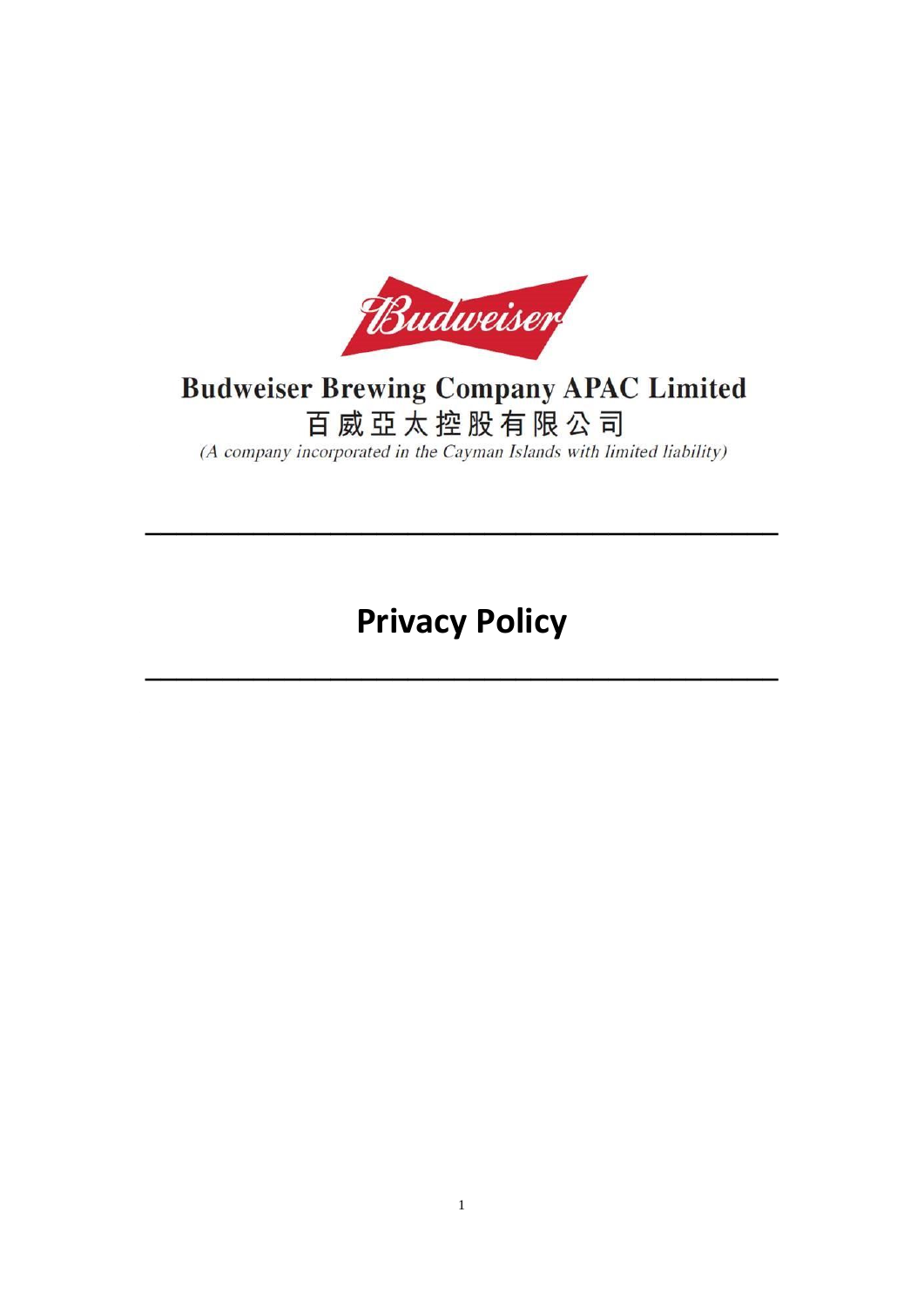## **OVERVIEW, APPLICABILITY AND GOVERNANCE**

Budweiser APAC supports the right to privacy, including the rights of individuals to control the dissemination and use of personal data that describes them, their personal choices, or life experiences. Budweiser APAC is committed to protect your personal data and the personal data of our customers, consumers, website users, suppliers and vendors.

This privacy policy sets forth the principles which guide Budweiser APAC when processing personal data. However, recognizing that legal frameworks may vary depending on the country where the company does business, Budweiser APAC expects all its controlled affiliates to adapt this policy to be compliant with the applicable laws of the countries where Budweiser APAC conducts business. This policy applies to all Budweiser APAC employees, temporaries and other workers processing personal data on behalf of Budweiser APAC. All of these people are expected to be familiar and fully in compliance with this policy.

Furthermore, as such laws and regulations contemplate sanctions for violations of data protection laws, Budweiser APAC must also sanction those who do not comply with this policy. Such sanctions - depending on the severity of the violation - can range from a simple admonishment to a formal warning or even a termination of employment.

## **1. PROCESSING PERSONAL DATA ON BEHALF OF BUDWEISER APAC**

Any operation or set of operations performed on personal data such as, but not limited to, collection, recording, organization, storage, adaptation or alteration, retrieval, consultation, use, disclosure by transmission, dissemination and erasure should be considered "processing".

Any processing conducted on behalf of Budweiser APAC of individual's data such as, but not limited to, name, address, telephone number, address, social security number, driver's license number should comply with this policy.

# *1.1 Internal Processing of Personal Data – No Third Party involved*

In relation to any project (application, website, web shop, etc) managed internally which involves the processing of personal data, a privacy impact assessment ("PIA", i.e. basic set of questions that will need to be answered for privacy risk impact assessment purposes) must be conducted. Such PIA will be followed by a remediation plan which will need to be implemented by the employee responsible for the project.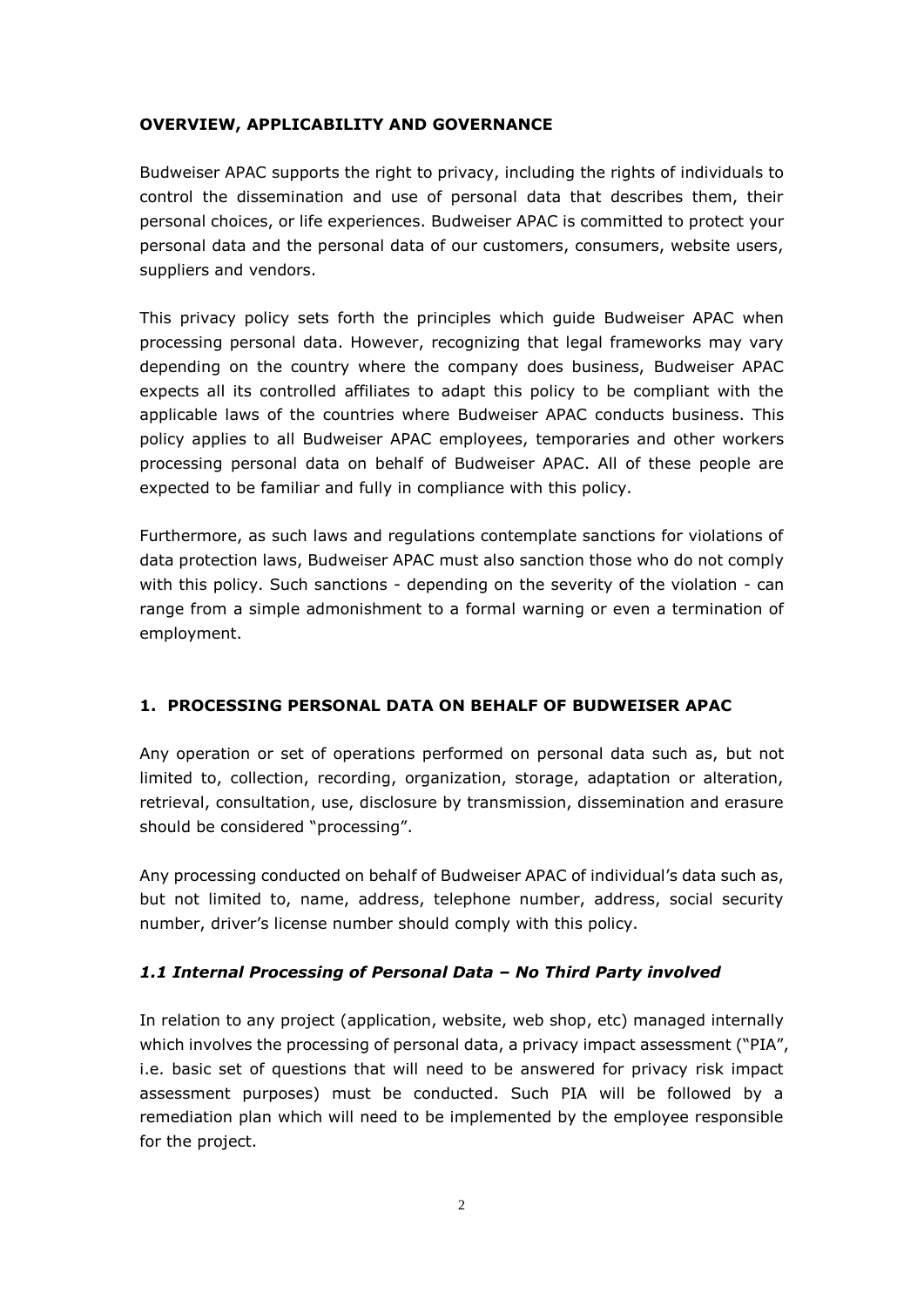If you have questions concerning a PIA or the processing of personal data, please contact Legal/Compliance team through the compliance channel at [http://compliancechannel.budweiserapac.com](http://compliancechannel.budweiserapac.com/) for further information.

# *1.2 Processing of personal data involving a third party*

For any project involving a third party, i.e. projects in which Budweiser APAC acquires the right to use personal data or, more generally, any time a third party processes personal data on behalf and under the instructions of Budweiser APAC, a PIA must be conducted and followed by a remediation plan which will need to be implemented by the employee responsible for the project.

In addition, any processing by a third party shall be governed by a contract that sets out the subject-matter and duration of the processing, the nature and purpose of the processing, the type of personal data and categories of individuals and the obligations and rights of Budweiser APAC and of the third party regarding the processing of personal data.

# **2. WHEN BUDWEISER APAC PROCESSES PERSONAL DATA RELATING TO YOU AS EMPLOYEE.**

# *2.1 CODE OF BUSINESS CONDUCT*

Please consult the Budweiser APAC Code of Business Conduct and local regulations on the applicable rules relating to the use of e-mails, internet and information systems, social media, the company assets, as well as on external communications.

## *2.2 MONITORING OF INTERNAL ACTIVITIES*

Subject to applicable regulation, Budweiser APAC reserves the right to monitor, access, retrieve, read, or disclose internal communications (e.g. e-mails and files) in a manner reasonably tailored to address a business concern, including the right to examine electronic mail, personal computer file directories, hard disk drive files, and other information stored on Budweiser APAC information processing systems. This information may include personal data.

## *2.3 BRING YOUR OWN DEVICE (BYOD)*

In accordance with specific policies issued by the Solutions Department, you may opt to use your own personal equipment (e.g. cell phone, laptop, tablet) for professional purposes. The same rules and standards as set out in this Policy and in the Code of Business Conduct apply to such BYOD.